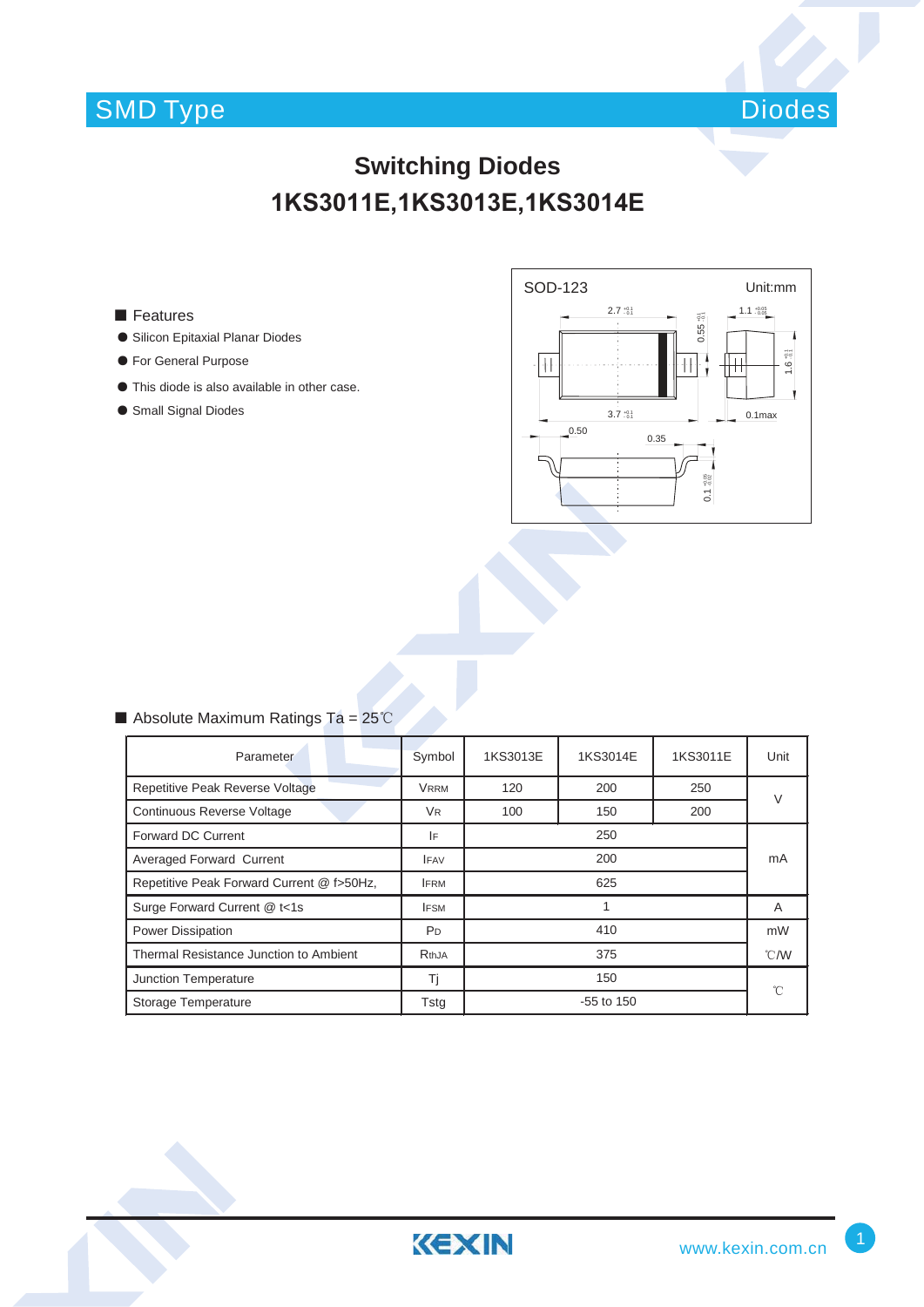

### **Switching Diodes 1KS3011E,1KS3013E,1KS3014E**

Electrical Characteristics Ta =  $25^{\circ}$ C

| Parameter                         |          | Symbol         | <b>Test Conditions</b>               | Min | Typ | Max  | Unit   |
|-----------------------------------|----------|----------------|--------------------------------------|-----|-----|------|--------|
| Reverse breakdown voltage         | 1KS3013E | V(BR)          | $IR= 1mA$                            | 120 |     |      |        |
|                                   | 1KS3014E |                |                                      | 200 |     |      |        |
|                                   | 1KS3011E |                |                                      | 250 |     |      | $\vee$ |
| Forward voltage                   |          | <b>VF</b>      | $IF = 100 \text{ mA}$                |     |     | 1    |        |
|                                   |          |                | $IF = 200$ mA                        |     |     | 1.25 |        |
| Reverse voltage leakage current   | 1KS3013E | <b>IR</b>      | $V_{R=100V}$                         |     |     | 100  | nA     |
|                                   | 1KS3013E |                | VR=100V, TJ=100°C                    |     |     | 15   | uA     |
|                                   | 1KS3014E |                | $V_{R=150V}$                         |     |     | 100  | nA     |
|                                   | 1KS3014E |                | VR=150V, TJ=100°C                    |     |     | 15   | uA     |
|                                   | 1KS3011E |                | <b>VR=200V</b>                       |     |     | 100  | nA     |
|                                   | 1KS3011E |                | VR=200V, TJ=100°C                    |     |     | 15   | uA     |
| <b>Dynamic Forward Resistance</b> |          | ľf             | $IF = 10 mA$                         |     | 5   |      | Ω      |
| Reverse Recovery Time             |          | trr            | $IF=IR=30mA, Irr=3mA, RL=100m\Omega$ |     |     | 50   | ns     |
| Diode capacitance                 |          | C <sub>D</sub> | $V_{R} = 0V$ , f=1MHz                |     | 1.5 |      | pF     |

#### ■ Marking

| <b>■ Marking</b> |          |          |                  |  |  |  |  |  |  |
|------------------|----------|----------|------------------|--|--|--|--|--|--|
| NO.              | 1KS3013E | 1KS3014E | 1KS3011E         |  |  |  |  |  |  |
| Marking          | A8       | T2       | S <sub>2</sub> E |  |  |  |  |  |  |



**Admissible forward current** versus ambient temperature Valid provided that electrodes are kept at ambient<br>temperature